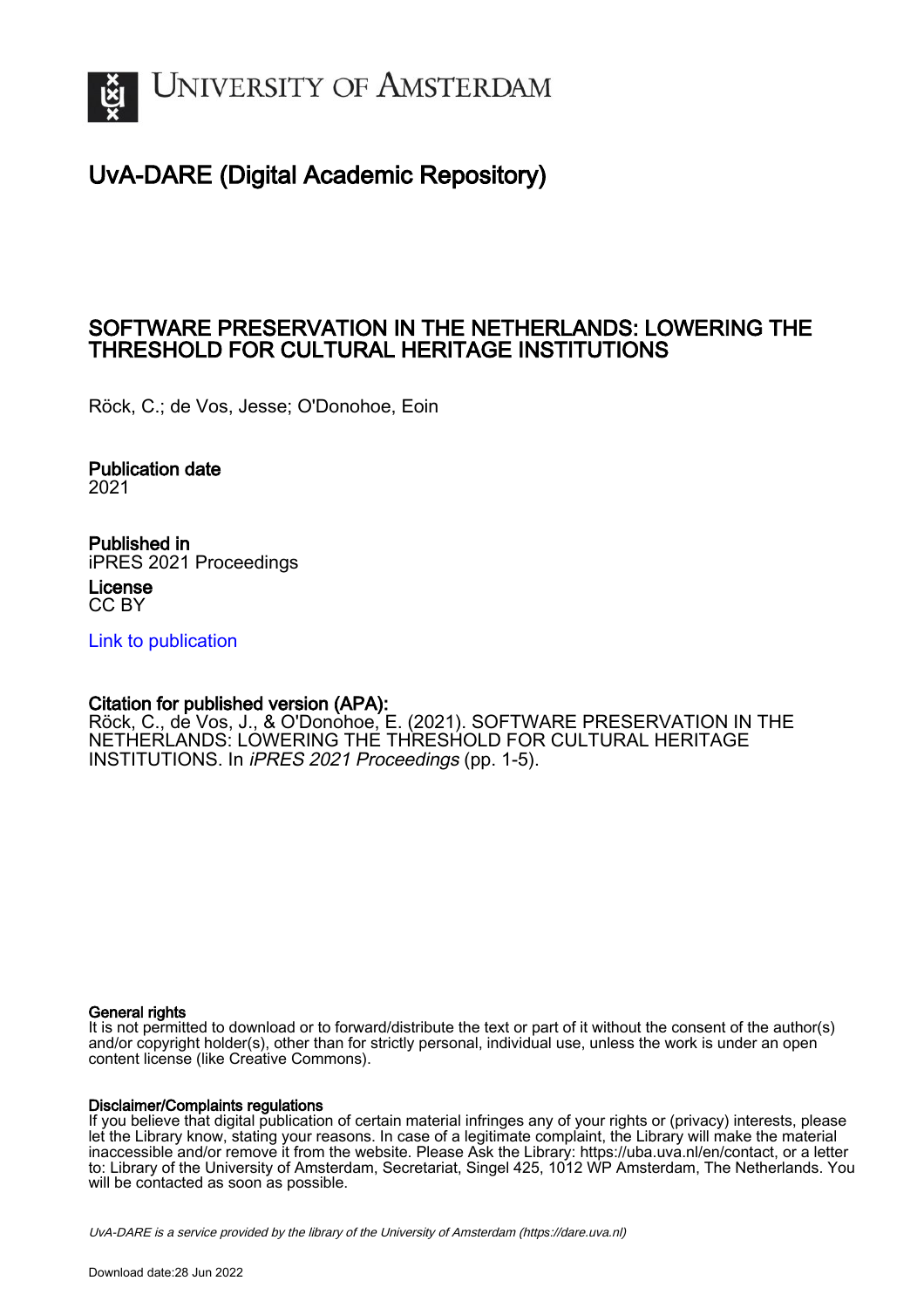# SOFTWARE PRESERVATION IN THE NETHERLANDS *Lowering the Threshold for Cultural Heritage Institutions*

#### **Eoin O'Donohoe Claudia Röck Jesse de Vos**

*Sound and Vision Netherlands [eodonohoe@beeldengeluid.nl](mailto:eodonohoe@beeldengeluid.nl) [ecodonohoe@gmail.com](mailto:ecodonohoe@gmail.com)*

*Sound and Vision Netherlands [crock@beeldengeluid.nl](mailto:crock@beeldengeluid.nl) [claudia.roeck@crockodile.ch](mailto:claudia.roeck@crockodile.ch) 0000-0003-2612-5672*

*Sound and Vision Netherlands [jdvos@beeldengeluid.nl](mailto:jdvos@beeldengeluid.nl) 0000-0003-0583-1877*

**Abstract – Thus far, software preservation in Dutch Heritage institutions is far from common practice. Over the course of 18 months the collaborative Software Archiving-project aimed to lower the threshold for institutions to start or advance software preservation. The project investigated the status quo, made recommendations and offered practical resources on emulation as a service, browser emulation and metadata for software preservation.**

**Keywords – Emulation, Software, Web browsers, Metadata**

**Conference Topics – Latest developments in tools, strategies, and practices, in preservation of research data, software, social media, web content, rich or interactive or smart media, VR/AR, etc.**

#### I. INTRODUCTION

The complexities of software preservation are manifold. For a large part these are universal problems of obsolescent technologies, software dependencies, restrictive legal frameworks and complexities around definitions and ontologies that need to be addressed in metadata. Because of their universal nature, software preservation lends itself especially well to a collaborative approach. In 2019 the Dutch Digital Heritage Network (NDE) therefore made funding available for a project on the preservation of software with as its goal to lower the threshold for cultural heritage institutions (CHIs) within the network to start or advance their software preservation activities. In this paper we will report on some of the findings of that project. First we performed a number of interviews to identify the challenges institutions were facing in starting or advancing software preservation. The remainder of the 18-month project we focused on testing the EaaS framework as a means of providing access to software archives, browser emulation as a specific implementation of software preservation and metadata for describing software in archives.

II. SOFTWARE PRESERVATION IN THE NETHERLANDS

Initially the project would perform a survey among CHIs in the Netherlands that have software in their collections. However, it turned out that the number of institutions having such collections were few and far between, too few in fact to render any quantitative analysis of the current status quo useful. Therefore a number of semi-structured interviews were performed with representatives of archives that held software in their collections.

On a policy level software archiving was found to be quite underrepresented. Dutch CHIs that engage with software as archival objects do so in a more experimental manner. They largely distinguish between two motivations for the preservation of software. One is where software itself is considered an object of cultural-historical value in and of itself, e.g. a computer game or a software-artwork. The other reason to preserve software is because it is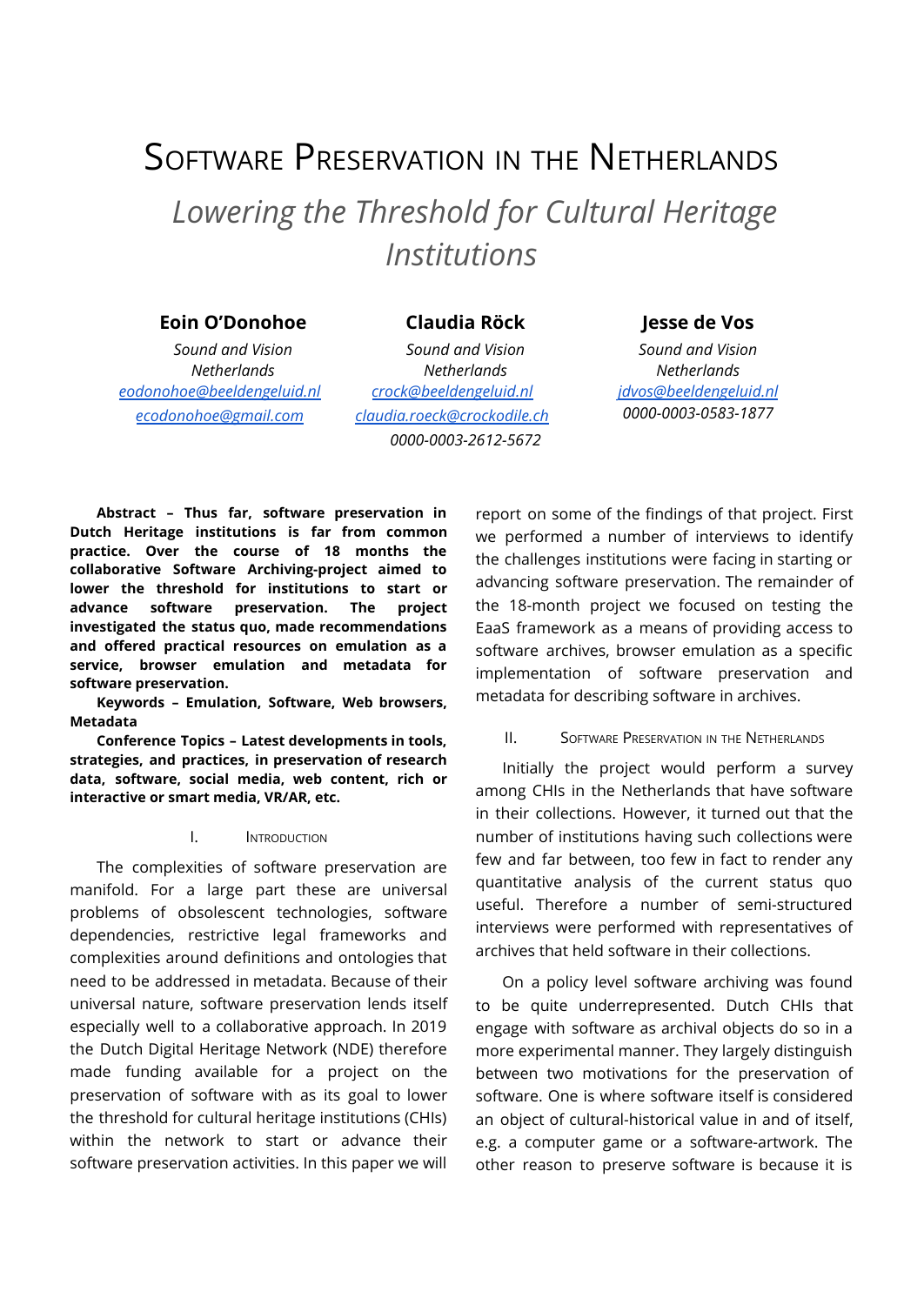seen as a precondition for access to files that exist elsewhere in the collection, e.g. a CAD-file containing an architectural design that needs a specific version of AutoCAD to be opened. The people interviewed all agreed that the second scenario described already is unavoidable for more complex file formats that have specific dependencies. This is a challenge to most institutions whose preservation policies are focused on the bulk work of standard file formats and file format migration. Considering software itself as cultural objects will require changes to collection policies.

Based on these interviews a number of recommendations were made to the network of CHIs. A collaborative research agenda on software preservation could be a way to work together to tackle the challenges software preservation presents us with. Also, the possibilities of a shared emulation infrastructure for access is worth exploring. The lessons learned on an international level (in the EaaSI project<sup>1</sup> especially) can be used to advance such collaboration in the Netherlands. Finally, investing in developing better technological skills among archivists is absolutely essential if we're to adopt the technologies and practices needed for the preservation of software.

### **III.** EMULATION AS A SERVICE

Emulation as a Service (EaaS) endeavours to provide long-term preservation and access to digital material through emulation. A key goal is to simplify the process and management of emulation components. The framework has been in development by the bwFLA team at the University of Freiburg since 2011 and now operates under the OpenSLX label. It makes use of abstract emulation components to standardize deployment and to hide individual emulator complexity. [1] The user of the framework does not need to worry about the full technical workings of the emulator in use as the framework is designed to interact with the prepackaged, or containerised, emulators provided. These containers can be slotted in easily via the framework's front end without the need for users to

1

understand what is going on in the background. The framework supports all major desktop systems and utilises a host of containerised, open source emulators including Qemu, Basilisk II, Sheepshaver and Vice.

In order to test the possibilities and limitations of the EaaS framework we selected several use cases, suggested by our project partner institutions, that covered a broad range of platforms, software and file types. These included a Commodore 64 games collection from the Regionaal Archief Alkmaar, a batch of old QuarkXpress design files from the Het Nieuwe Instituut in Rotterdam, dating from between 1995 and 2005, and, from Beeld en Geluid's own collection, a selection of PC games from the late nineties. At all stages of research and testing we were influenced and guided by the Emulation as a Service Infrastructure (EaaSI) project, led by Yale University Library, which has been working towards the development of technology and services to expand and scale the capabilities of the EaaS software since 2018. Much of their work has revolved around the establishment of a network of partner institutions to share the testing, research, and improvements of the framework.

The key to using the EaaS framework depends on the setting up of appropriate environments in which a user can interact with a specific file or piece of software. The basic principles of Objects, Software and Environments are what make up an EaaS session. An Object can be anything from a piece of software or game to a virtual disk or datafile. Objects form the first layer of the environment creation process and can be imported into the framework using the designated page. This could be the image of an installation CD or an archive file packaging software components or a collection of specific file formats. Objects can be promoted to Software in order to keep separation between software applications and other datafile objects. The environment creation process relies on multiple components, ranging from operating systems, commercial and open source software applications, device drivers, etc., in order to work. By promoting these Objects to Software it is possible to keep a clearer separation between the components that comprise the emulated

[https://www.softwarepreservationnetwork.org/emulation-as-a-se](https://www.softwarepreservationnetwork.org/emulation-as-a-service-infrastructure/) [rvice-infrastructure/](https://www.softwarepreservationnetwork.org/emulation-as-a-service-infrastructure/)

iPRES 2021 - 17th International Conference on Digital Preservation 2 October 19-22, 2021, Beijing, China.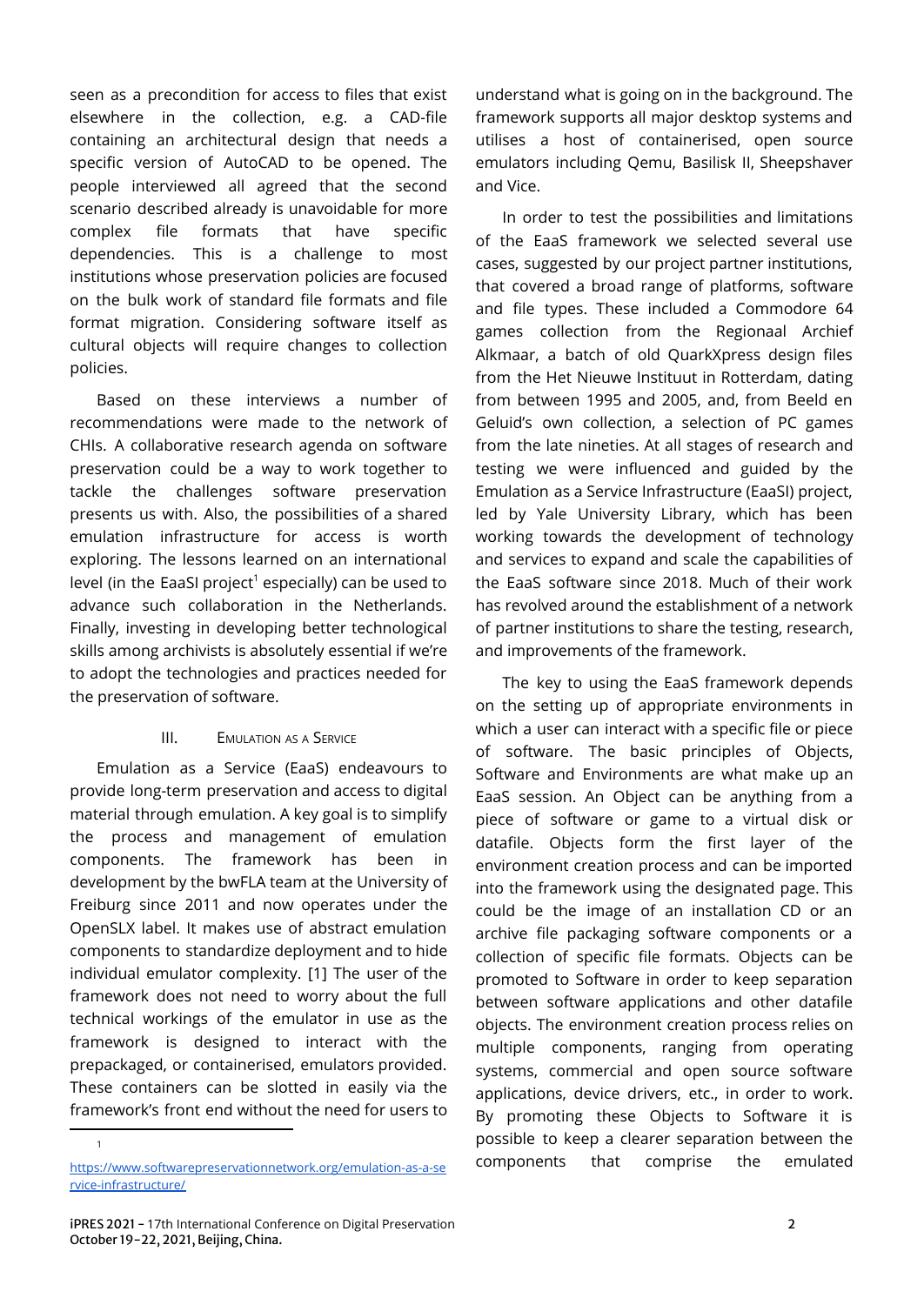environments and the files which are themselves the target of emulation. Environments rely on a combination of a suitable emulator, to replicate the hardware, and an Operating System, in the form of Software, upon which further Software can be installed. The EaaS framework provides the option for multiple configurations of such Environments to be saved for future use.

For the purposes of this study, individual environments and their respective components were researched, sourced and configured in order to test each use case. This included investigating and documenting the specific requirements for each component of the software/hardware stack. With a specific file type or software version as a starting point it is possible to consult available documentation to determine compatibility with operating systems and hardware in order to piece together a suitable Environment. This has the potential to be a time consuming process but, as detailed by the continuing work of the EaaSI project, such Environments can be shared and made accessible across multiple institutions thus spreading the workload and helping build towards a common infrastructure.

For each of the use cases a feedback workflow and survey was designed in order to evaluate and gain feedback on the key operations of using the framework and also the quality and accuracy of the emulated file. The results of the performance and integrity of the emulated files varied upon the intensity of the session. Noticeably, the more graphically intensive examples, such as video games, suffered from more lag when rendering when compared to desktop publishing software. Overall, the testing carried out demonstrated that emulation through the EaaS framework is a viable option. The sheer variety of collections and workflows within heritage institutions is sure to present both opportunities and challenges going forward, but the ongoing development and support of the software by OpenSLX, and the extensive implementation work carried out by the EaaSI team provides a valuable launchpad for getting started.

IV. BROWSER EMULATION AND CHARACTERISATION

One of the use case partners in the project is LIMA, a member of the NDE network and an organisation for the collection, research, and preservation of media art in Amsterdam. They host netart on a web server specifically set up for this purpose. As these artworks are a few years old LIMA wondered what web browsers should be used to present them. Not every web browser renders a website in the same way and therefore browsers offer an interesting use case where software preservation meets web preservation. Web browser developers and other sources such as Wikipedia can provide information about the technical properties of web browsers, they provide only very limited descriptions of browser behaviour. This is why this part of the project investigated how web browsers could be conceptualised in terms of website authenticity and in regard to the browsers' version, and feature history.

Browsers opened the doors to web culture making interactive websites with embedded media accessible to a wide public. The first browser war<sup>2</sup> between Netscape Navigator and Internet Explorer, beginning in the mid-1990s and ending in the early 2000s was the driver for the development of many new advancements in browser technology. Many websites used browser-specific features that could not be interpreted by all browsers of the time. The second browser war <sup>3</sup> between 2004 and 2017 saw new browsers such as Google Chrome, Opera, and Firefox14 emerge and the dominance of Internet Explorer decrease. In contrast to the first browser war, this period was dedicated to the expansion of web standards—, therefore, the differences between web browsers of this era are less pronounced than during the first browser war.

One important feature of web browsers is their ability to present multimedia content. From 1995 until about 2018, interactive animations and graphics in websites were enabled by browser plugins such as Java and Flash. They were enthusiastically used by companies, artists, and game developers and are deprecated today. With the advent of HTML 5 and the WebGL-API and the

<sup>2</sup> [https://en.wikipedia.org/wiki/Browser\\_wars](https://en.wikipedia.org/wiki/Browser_wars) accessed 2020/07/30

<sup>3</sup> [https://en.wikipedia.org/wiki/Browser\\_wars](https://en.wikipedia.org/wiki/Browser_wars) accessed 2020/07/30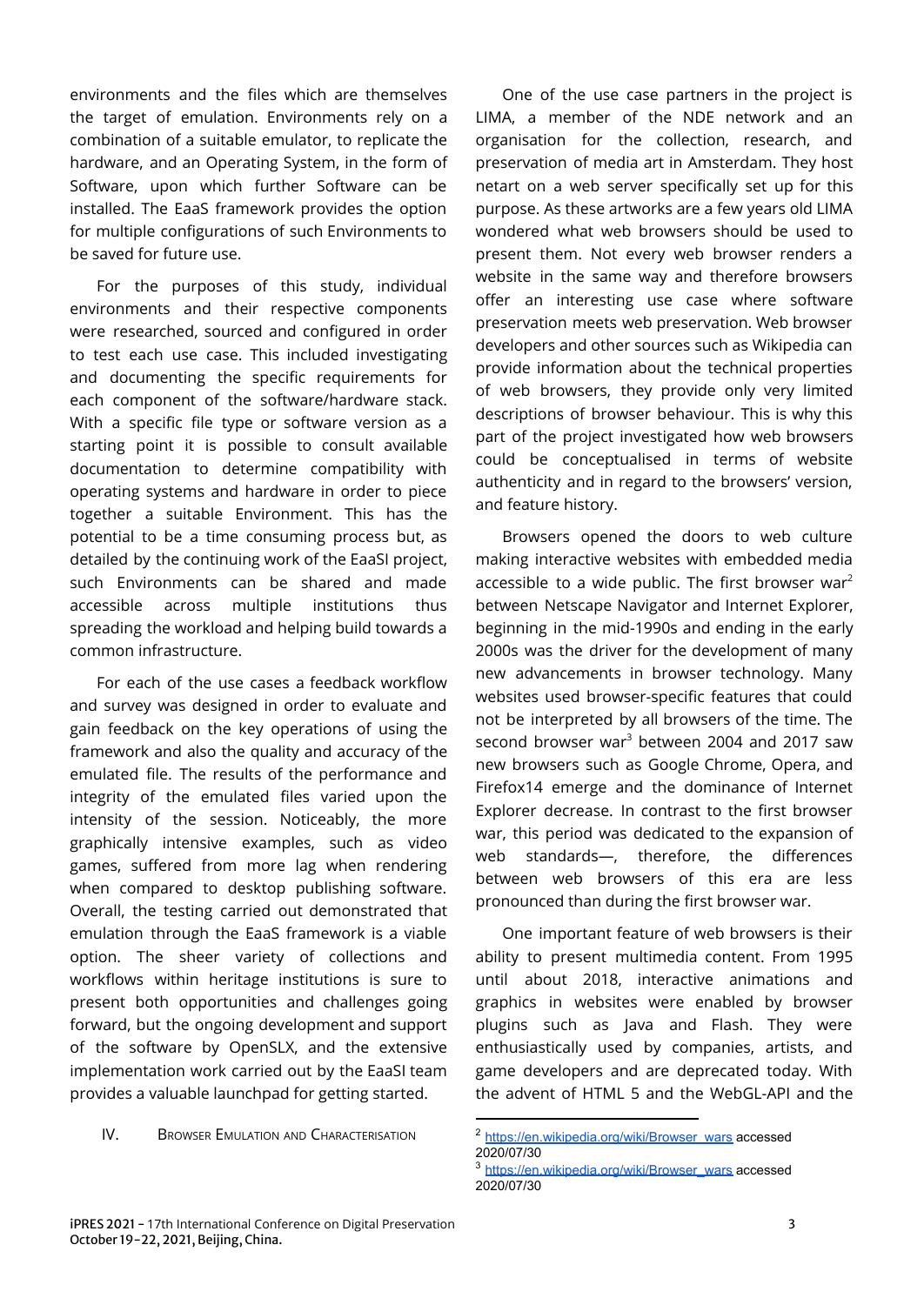evolution of Javascript, browsers are no longer dependent on external web plug-ins.

Besides a technical description of web browsers (such as compatibility with plugins, ability to render unencrypted websites), web browsers and their versions can be characterised according to their behaviour:

- Positioning and scaling of website elements
- Look, sound, and movement of web animation
- Reaction to key or mouse input
- Fonts used
- Look of browser and browser elements (scroll bar, mouse pointer, pop-up windows)
- Browser specific add-ons or toolbars
- Browser specific (non-standard) HTML commands
- Bugs in the browser engine (bugs can be exploited by web designers and artists)
- Colours. Certain old browser versions cannot interpret colour profiles correctly. 4

However, web browsers and artifacts caused by web browsers are not described systematically. For audiovisual media, there is a website that gathers their typical artefacts and properties: <http://www.avartifactatlas.com/>. This could serve as an example for setting up a similar collection of web browser characteristics. Such a collection would describe the web browser environment and a website that can reproduce a specific browser artifact. Ideally, the browser environments would be made available in emulation as a service. [Oldweb.today](https://oldweb.today/)<sup>5</sup> is a service provided by Rhizome giving access to a given selection of web browsers. It is possible to render live web pages and web archives with it. But the access is limited to specific browsers and the suggested database with browser characteristics does not exist yet. Due to the huge number of web browser environments, this could only be realised in a collaborative effort. It would

4

help to choose the right web browser environment for a specific website or a collection of websites.

The expression "browser emulation" is a common expression in digital art preservation, although it is not technically accurate: it is not in fact the browser that is being emulated, but the hardand software environments that are running it. Specific web browser versions only work on corresponding computer hardware, so old hardware has to be emulated in order to run obsolete browsers. A browser emulation can be set up in a way that it is automatically launched when a user accesses the obsolete website 6 . It can resolve access problems due to obsolete plug-ins, unencrypted websites, and obsolete browser features. It cannot fix problems server-side, such as outdated script language and database versions, or provide access to external data that has been dislocated, deleted, or otherwise changed.

The tests with browser emulation showed that not all the web browsers versions and their plugins are made available by their software companies<sup>7</sup>. As a preventive measure the preferred browser environment and its components should be acquired together with a web archive or a website.

With this investigation we hope to raise awareness for the specific needs of obsolete websites and the variety of web browser characteristics. At the same time this research served to test the emulation as a service infrastructure. Sharing of created environments is one of the biggest benefits of EaaS and would greatly facilitate the display of obsolete websites.

V. OUTLOOK

The project is being finalised at the time of submission of this paper. A report on how to structure metadata in order to ensure future access to archived software is close to completion. In it we investigate how to leverage PREMIS and Wikidata to describe software in a standardised and, where possible, machine readable way. We are hoping that the combination of the deliverables mentioned and

[https://developer.mozilla.org/en-US/docs/Mozilla/Firefox/Rel](https://developer.mozilla.org/en-US/docs/Mozilla/Firefox/Releases/3.5/ICC_color_correction_in_Firefox) [eases/3.5/ICC\\_color\\_correction\\_in\\_Firefox](https://developer.mozilla.org/en-US/docs/Mozilla/Firefox/Releases/3.5/ICC_color_correction_in_Firefox) and

<https://cameratico.com/color-management/firefox/> accessed May 2021

<sup>5</sup> <https://oldweb.today/> accessed May 2021 [2]

iPRES 2021 - 17th International Conference on Digital Preservation 4 October 19-22, 2021, Beijing, China.

 $6$  Rhizome is using browser emulation (remote browser) for the presentation of several netart pieces. [3]

 $7$  Google does not provide access to old Google Chrome versions.